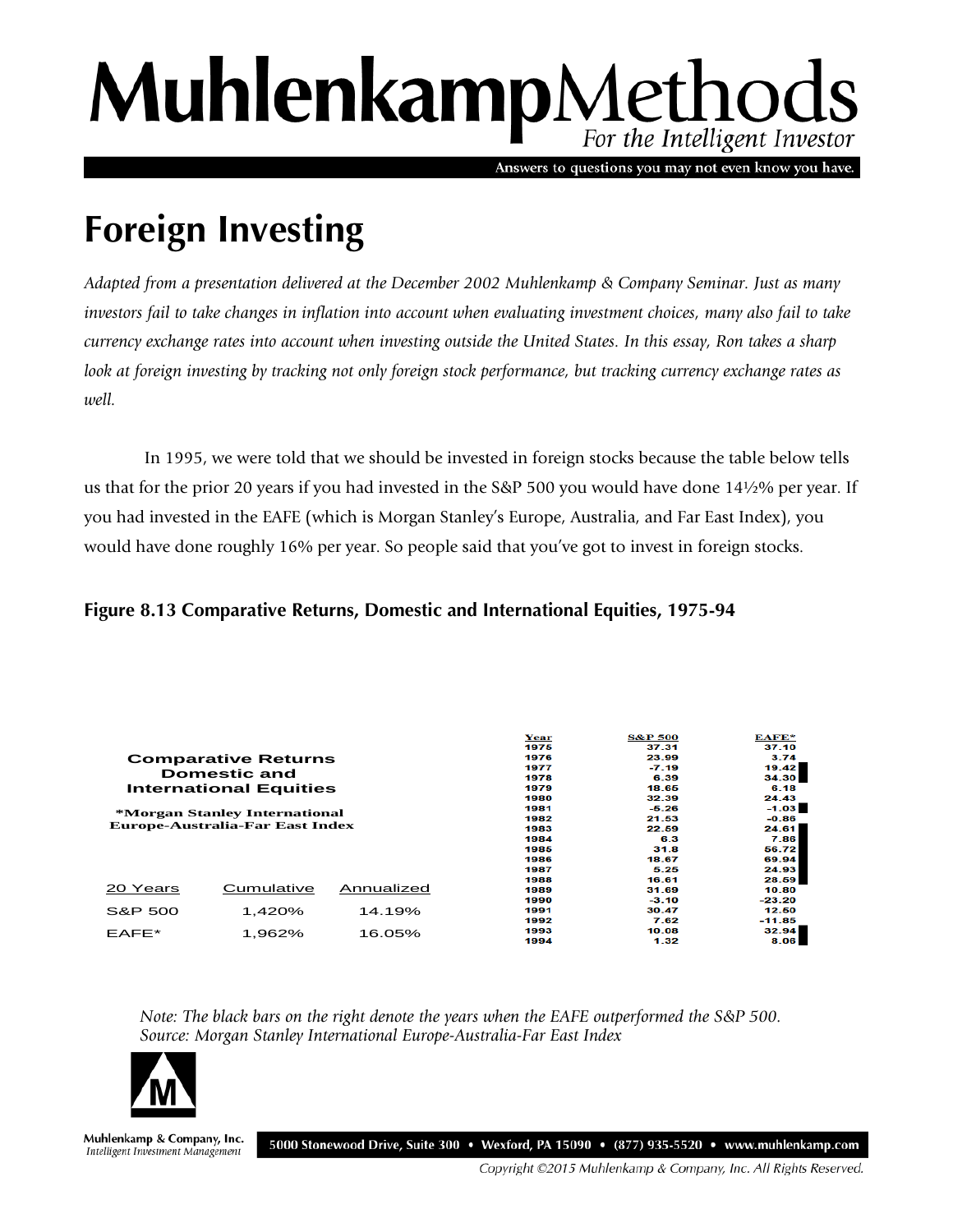We know that when you invest outside the United States, part of your return is due to the performance of securities in the local currency and part is due to the change in the currency values relative to each other. We wondered what happened to the currency during the years when the EAFE outperformed the S&P 500. So we constructed a chart of the trade-weighted dollar for the period (see Figure 8.14).



**Figure 8.14 Trade-Weighted Dollar, 1971-95**

We found that in each of those periods when the EAFE outdid the S&P 500 by more than 2%, the dollar was going down, and these were the only times when the EAFE outdid the S&P 500. In early 1995, it looked to us like the dollar was below where it should be, so we concluded that it wasn't a good time to invest in foreign securities.



Muhlenkamp & Company, Inc. Intelligent Investment Management

5000 Stonewood Drive, Suite 300 • Wexford, PA 15090 • (877) 935-5520 • www.muhlenkamp.com

*Source: Federal Reserve Bank of St. Louis*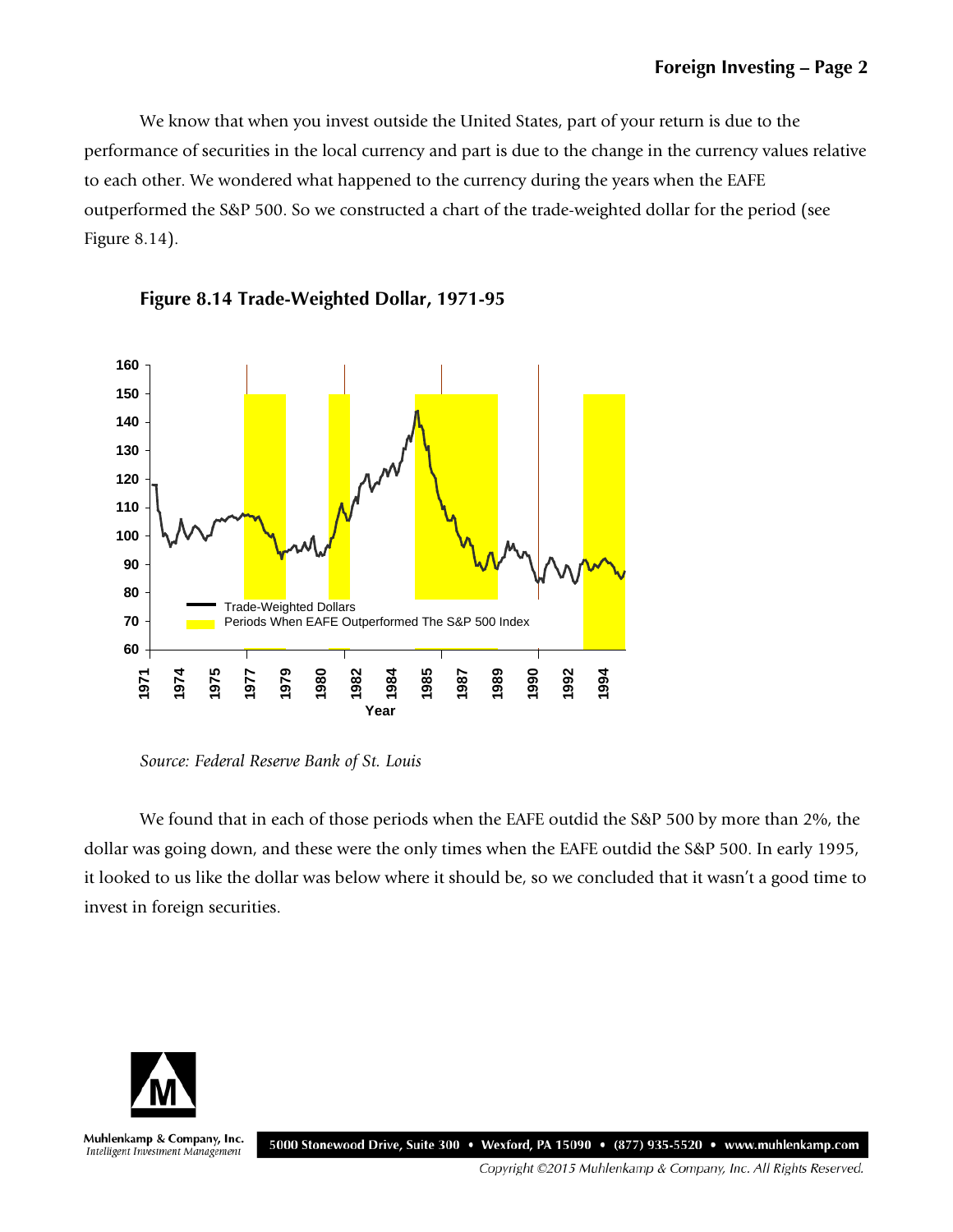So what has happened to the EAFE since 1995? Let's look at the updated data in Figure 8.15.

|                                 |            | Year     | <b>S&amp;P 500</b> | EAFE*    |
|---------------------------------|------------|----------|--------------------|----------|
|                                 |            | 1975     | 37.31              | 37.10    |
|                                 |            | 1976     | 23.99              | 3.74     |
|                                 |            | 1977     | $-7.19$            | 19.42    |
|                                 |            | 1978     | 6.39               | 34.30    |
|                                 |            | 1979     | 18.65              | 6.18     |
|                                 |            | 1980     | 32.39              | 24.43    |
|                                 |            | 1981     | $-5.26$            | $-1.03$  |
|                                 |            | 1982     | 21.53              | $-0.86$  |
|                                 |            | 1983     | 22.59              | 24.61    |
|                                 |            | 1984     | 6.3                | 7.86     |
|                                 | 1985       | 31.8     | 56.72              |          |
| <b>Comparative Returns</b>      | 1986       | 18.67    | 69.94              |          |
| <b>Domestic and</b>             | 1987       | 5.25     | 24.93              |          |
|                                 | 1988       | 16.61    | 28.59              |          |
| <b>International Equities</b>   | 1989       | 31.69    | 10.80              |          |
|                                 | 1990       | $-3.10$  | $-23.20$           |          |
|                                 |            | 1991     | 30.47              | 12.50    |
|                                 |            | 1992     | 7.62               | $-11.85$ |
|                                 |            | 1993     | 10.08              | 32.94    |
| <b>Cumulative</b><br>32 Years   | Annualized | 1994     | 1.32               | 8.06     |
|                                 |            | 1995     | 37.58              | 11.55    |
|                                 |            | 1996     | 22.96              | 6.36     |
| S&P 500<br>5,671%               | 13.45%     | 1997     | 33.36              | 2.06     |
|                                 |            | 1998     | 28.58              | 20.27    |
| 5,213%<br>EAFE*                 | 13.15%     | 1999     | 21.04              | 27.37    |
|                                 |            | 2000     | $-9.10$            | $-13.96$ |
| *Morgan Stanley International   |            | 2001     | $-11.89$           | $-21.21$ |
| Europe-Australia-Far East Index | 2002       | $-22.10$ | $-15.66$           |          |
|                                 |            | 2003     | 28.68              | 39.17    |
|                                 |            | 2004     | 10.88              | 20.70    |
|                                 |            | 2005     | 4.91               | 14.02    |
|                                 |            | 2006     | 15.79              | 26.86    |

## **Figure 8.15 Comparative Returns, Domestic and International Equities, 1975-2006**

*Note: The black bars on the right denote the years when the EAFE outperformed the S&P 500. Source: Morgan Stanley International Europe-Australia-Far East Index*

For the period from 1995 to 2002, the EAFE underperformed the S&P 500 as the dollar continued to strengthen against other currencies. Investing in foreign stock in 1995 would not have been a wise choice.



Muhlenkamp & Company, Inc. Intelligent Investment Management

5000 Stonewood Drive, Suite 300 • Wexford, PA 15090 • (877) 935-5520 • www.muhlenkamp.com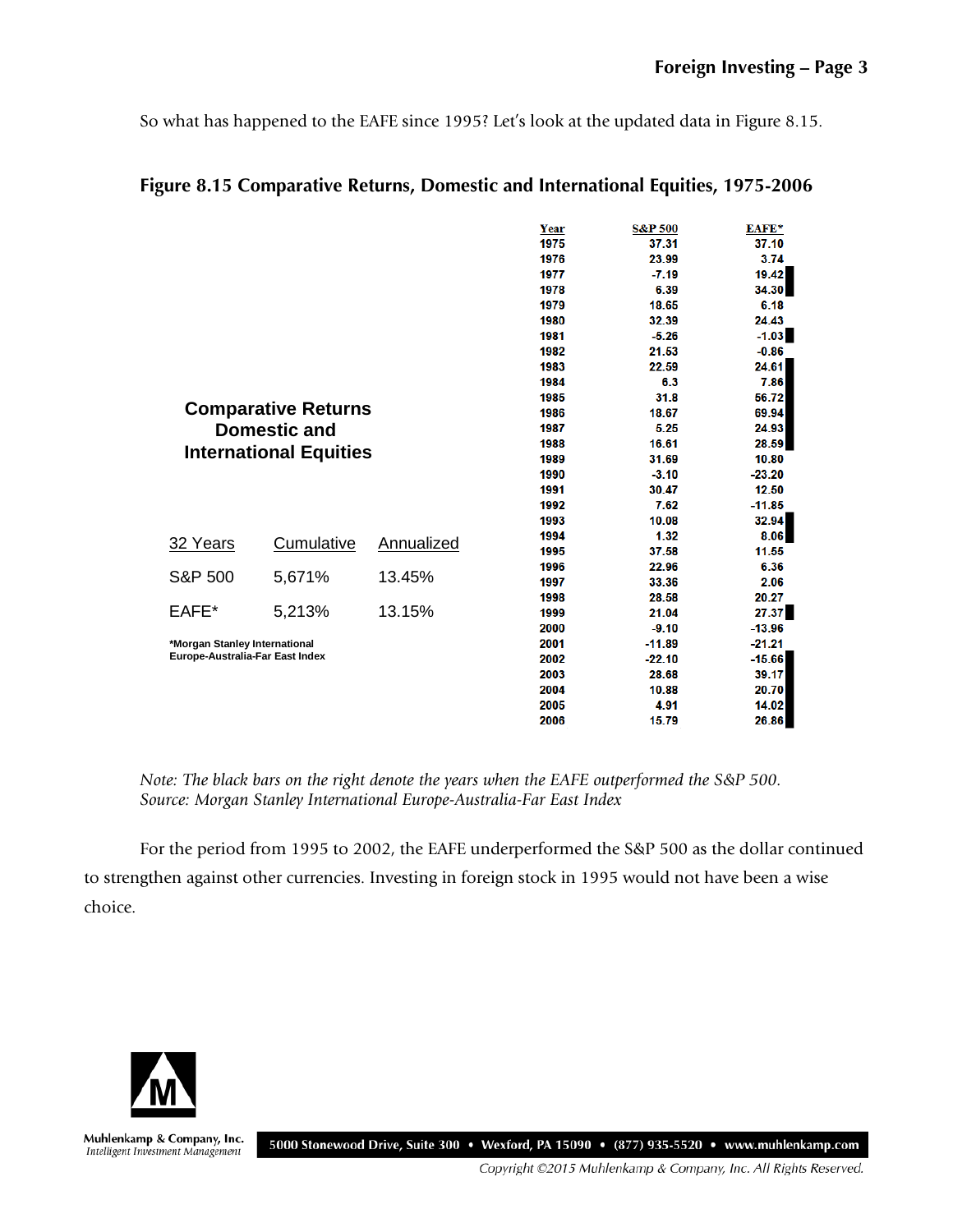Figure 8.16 plots the trade-weighted dollar, the S&P 500, and EAFE from 1975 to 2006 Any time you see the gray above the black, it's a period when the EAFE outperformed the S&P 500—and each of those is a period when the trade-weighted dollar is falling relative to other currencies. From 1995 to 2006, there have been two periods when the EAFE outdid the S&P 500.





The lesson to learn is this. You can't just extrapolate the past to arrive at the future. You have to have some measure of value. This allows you to make a judgment as to whether recent price trends are sustainable or have overshot the mark, resulting in fundamental over- or undervaluation. Markets are partly valuation and partly trends and momentum. You want both working for you. Today (December 2002), it looks like the dollar is beginning to roll over. It looks like it is a little overpriced so, frankly, foreign stocks are looking interesting for the first time in a decade. So we are starting to do some work on them.

Any time you invest outside of the United States you take two additional risks. One is accounting risk (and with a little help from Enron, we're finding out that we have more accounting risk in the United States than we thought we did). The other is currency risk. Figure 8.16 shows us that when it comes to foreign investing, the currency is at least as important as an individual company's financial performance.



Muhlenkamp & Company, Inc. 5000 Stonewood Drive, Suite 300 • Wexford, PA 15090 • (877) 935-5520 • www.muhlenkamp.com Intelligent Investment Management